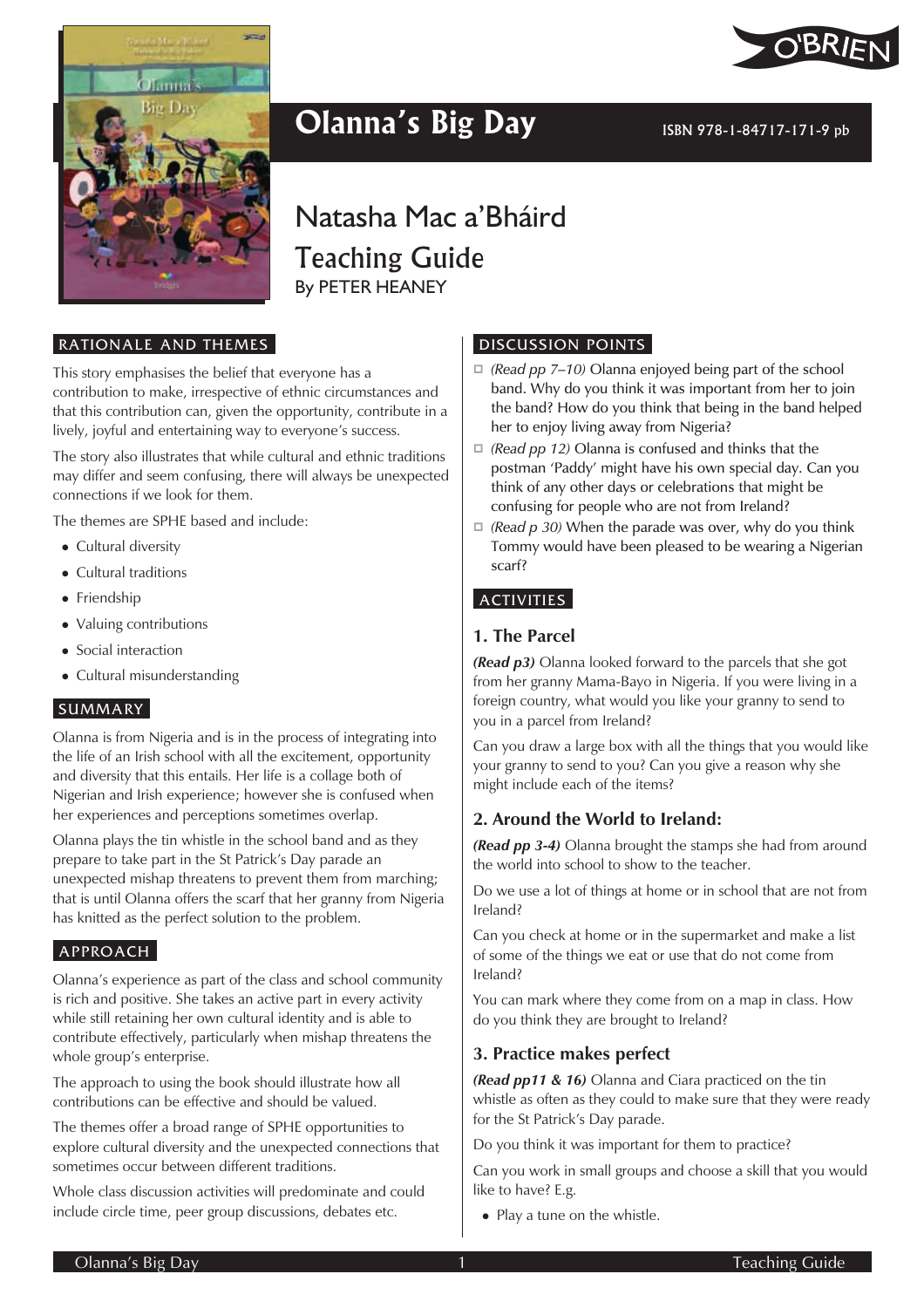- Draw a picture of one of your friends
- Kick or catch a ball in a special way.

Practice together as often as you can for a week and then test your skill to see how it has improved.

## **4. The Wearing of the Green**

*(Read P20)* Olanna is wearing the scarf that her granny knitted for her, when she discovers that green and white are the colours of both the Nigerian and the Irish flags.

- Could you discover how many other countries have the colour green as one of the main colours on their flags?
- Draw a large Irish flag on a blank sheet and around it draw the flags of all the countries that have green as a main colour. Can you find a little information about each of the countries?
- The flag of one country is almost the same as Ireland's: The Ivory Coast. Can you spot the difference?
- Try the flag matching game at tinyurl.com/FlagGame or www.britishcouncil.org/kids-games-pelmanism-flags.htm
- For a list of all the worlds' national flags see en.wikipedia.org/wiki/Gallery\_of\_country\_flags
- Olanna's mother and father wear shamrock on Saint Patrick's Day. Can you discover what flowers or plants are used as symbols in other countries?

## **5. I can help with that:**

*(Read p27)* Olanna had a great idea. She used her scarf to replace the broken strap on Tommy's drum.

Can you think of a time when you were able to help out either at home, in class or playing with your friends?

Draw a picture and write a sentence to describe how you helped and how it made you feel.

## **6. You can come too:**

*(Read p18)* Olanna wore the green and white Nigerian scarf because she wanted her granny Mama-Bayo to be part of the parade.

We can always include the people we care about in the things that we do even if they are far away.

Do you think you could create a little memory of someone that you care about to remind you of them when they are not with you?

You could draw a picture of them. You could also include:

- Their favourite colour
- What makes them laugh
- Some of the things they say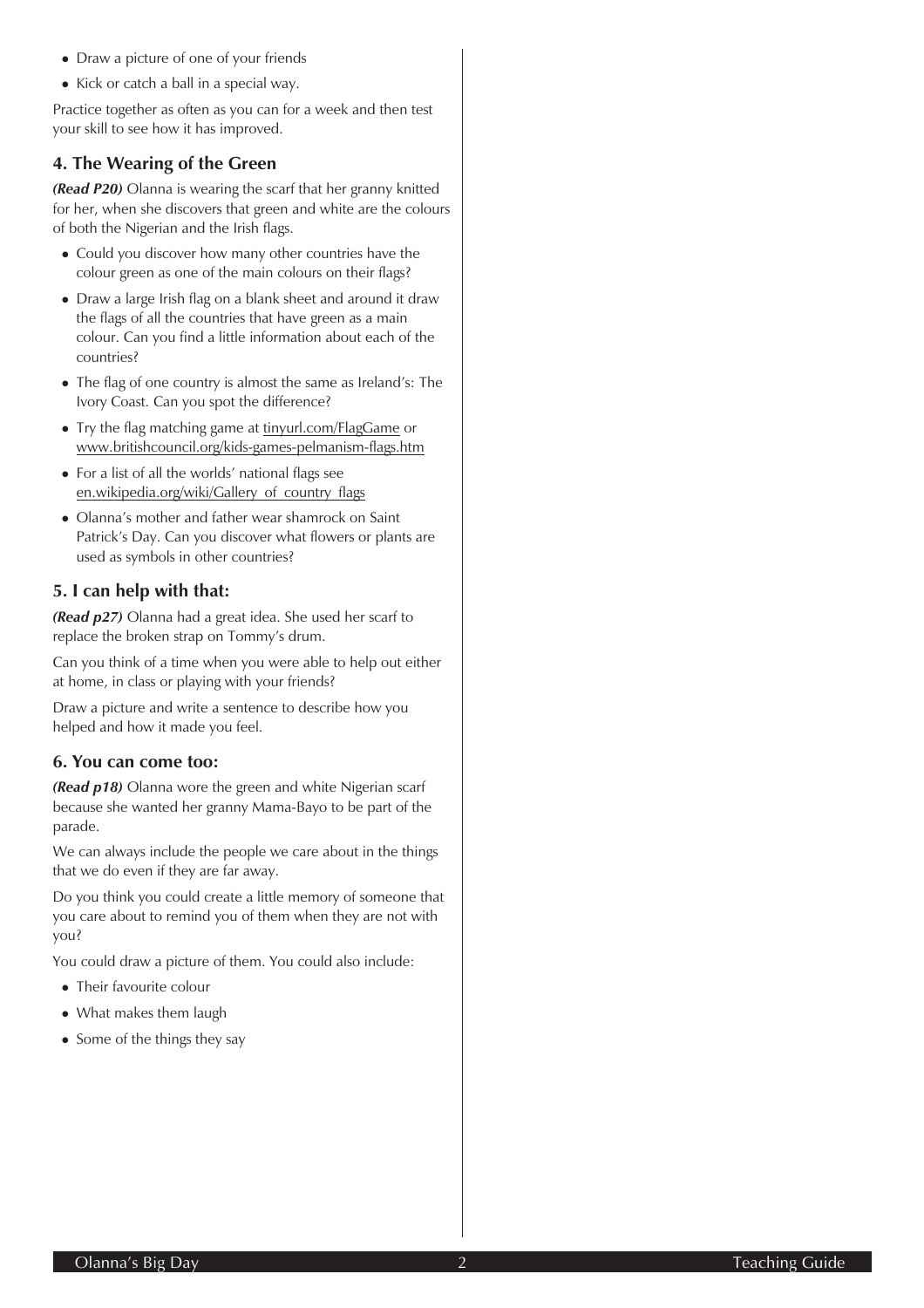



# **Olanna's Big Day ISBN 978-1-84717-171-9 pb**

## Natasha Mac a'Bháird Class Project By PETER HEANEY

In the story, Olanna and her family are looking forward to the St Patrick's Day parade and celebration; however Olanna is slightly confused about the significance of the festival.

The focus of the activities is to provide the opportunity for the children to consider how others might not be able to appreciate fully the range of celebrations that are part of our tradition and therefore be only able to experience limited participation.

The first activity uses a simple grid *(See diagram below)* and a 5 xW(*Who, what, when, where & why)* framework to focus the children's research and presentation on the major festivals in Ireland.

The activity is suited to groups and the children can be tasked to collate and present the information that they have gathered on the significant festivals in Ireland.

Once the information is collected the children can be asked

then to prioritise it; selecting and presenting only the information that they consider essential to someone being able to understand and take part in the festival.

This activity will help to develop thinking and literacy skills as they assess not only the information but also its relevance to their objective i.e. *Provide essential information on festivals in Ireland.*

The festivals can be selected to represent and reflect the diversity of those celebrated within the class as appropriate.

Information on all the festivals at an age appropriate level can be sourced on the Internet by typing key words e.g. *Hanukkah and children* into an appropriate search machine such as Google. Care must always be taken not to allow the children access to any site before you monitor it

Festivals St Patrick's Day Easter Hanukkah Chinese New Year WHY IS IT CELEBRATED WHERE DOES IT TAKE PLACE WHEN IS IT CELEBRATED WHAT HAPPENS **WHO** CELEBRATES IT